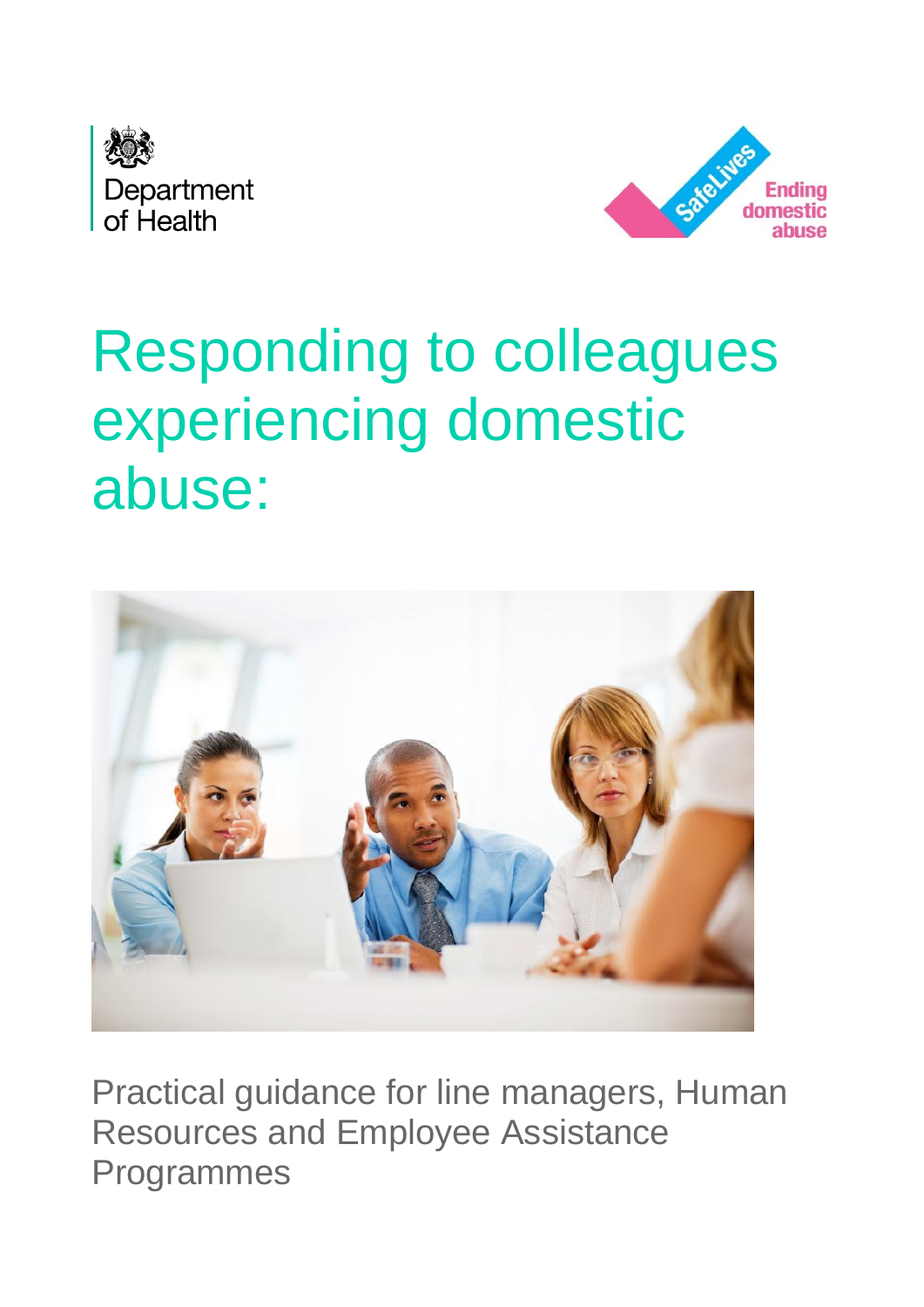## **Introduction**

This resource provides practical guidance to employers on responding to colleagues who are experiencing domestic abuse which is affecting them in the workplace. It should be read alongside the EHRC and CIPD guide, *[Managing and Supporting Employees Experiencing](http://www.equalityhumanrights.com/uploaded_files/Wales/domesticabuseguide.pdf)  [Domestic Abuse](http://www.equalityhumanrights.com/uploaded_files/Wales/domesticabuseguide.pdf)*. 12

The guidance complements any existing employer policies or procedures on:

- Sensitive disclosures.<sup>33</sup>
- Harassment, stalking, violence or abuse: whether from a colleague, family member or anyone else.
- Disciplinary action or misconduct in relation to employees as domestic abusers (whether alleged or convicted).

Employees who experience abuse should be supported regardless of gender and the type of abuse. The workplace can be a lifeline for survivors of domestic abuse as it offers an opportunity to seek help. Good work also provides physical and mental health benefits. Providing opportunities for employees who are affected by abuse to remain in work can therefore support their wellbeing over the long term.

### 1. Recognise the signs:

- What is domestic abuse?
	- The official definition is: "*Any incident or pattern of incidents of controlling, coercive or threatening behaviour, violence or abuse between those aged 16 or over who are or have been intimate partners or family members regardless of gender or sexuality."*
	- In practice domestic abuse is the **abuse of power and control**  over one person by another and can take many different forms, including physical, sexual, emotional, verbal and financial abuse.
- Signs that an employee might be experiencing domestic abuse include:
	- Unexplained injuries.
	- Decreased productivity.
	- Frequent lateness or absence.
	- Changes in behaviour.
- These behaviours could reflect a range of issues and at the same time, potentially lead to disciplinary procedures. It is therefore important to establish what is behind them.

A full list of signs is in **Appendix 1.**

### 2. Respond:

- Understand it can be difficult for employees to make a disclosure of domestic abuse, and your support is important:
	- DO be sensitive/non-judgemental/ practical/supportive/discrete.
	- DO prioritise safety over work efficiency.
	- DO allocate some private time and space to listen.
	- DO NOT seek proof of abuse.

**<sup>.</sup>** <sup>1</sup> This guidance refers principally to women but it applies equally to men. Research shows that women are more likely to suffer more serious injury and ongoing assaults than men. However, it should be acknowledged that men can experience domestic abuse from their female partner and that domestic abuse also occurs in **same-sex relationships.**

<sup>2</sup> [http://www.equa lityhumanrights.com/uploaded\\_files/Wales/domesticabuseguide.pdf](http://www.equalityhumanrights.com/uploaded_files/Wales/domesticabuseguide.pdf)

 $^3$  Including compliancewith the Equalities Act.  $\hfill\square$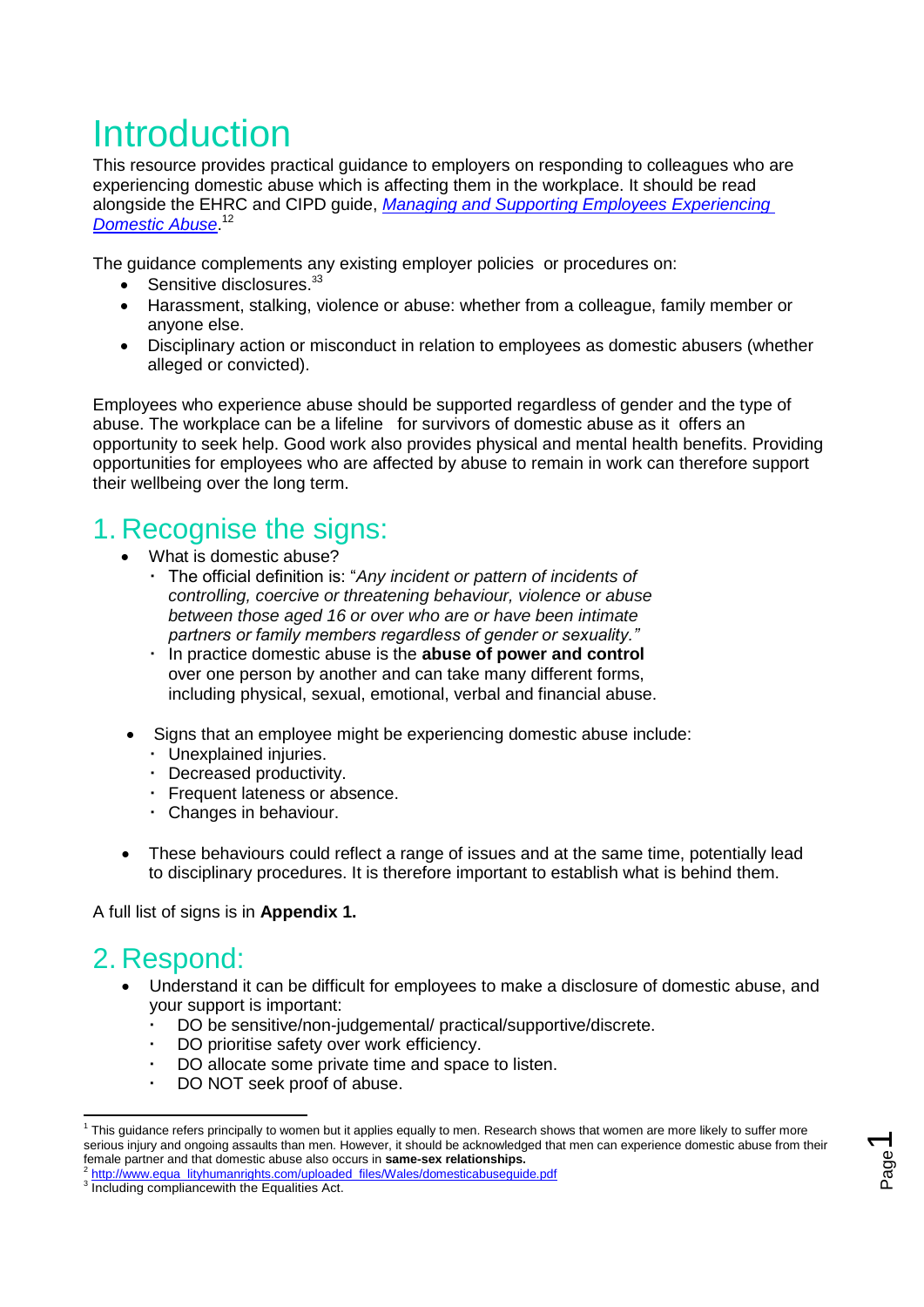- DO NOT contact the abuser.
- DO NOT compel a victim to accept support.
- DO NOT adopt the role of being a support worker yourself.
- If the employee or any colleagues are in immediate danger, call 999.
- All disclosures of domestic abuse and reported concerns should be treated as strictly confidential.<sup>4</sup> When responding to the employee, line managers should consider using their discretion, in line with existing policies on sensitive disclosures.
- If the employee is uncomfortable discussing the situation with their line manager, consider offering an appropriate point of contact, possibly of the same gender, to advise the employee directly and on a confidential basis. This might be a colleague from Human Resources or an Employee Assistance Programme. The contact could also advise the line manager on how to manage sensitive disclosures and proceed safely.
- The recommended option for anyone experiencing domestic abuse is to be referred to specialist practitioners trained to assess risk and advise on safety. Refer or signpost the employee to a domestic abuse helpline, web resource or external specialist domestic abuse service. See the directory for key contacts.
- If you have concerns about the risk to any employee, you can confidentially seek advice from any of the organisations listed in the directory (without naming the employee experiencing domestic abuse).
- Risk in domestic abuse situations is dynamic and can change very quickly. In a small number of cases, victims may be at high risk of serious harm or murder from domestic abuse. Named disclosure without consent may be made in exceptional circumstances:
	- If it is believed the employee and /or colleagues are at risk of serious injury or death.
	- If it is believed that there is a substantial risk of harm to any children involved in, or witnessing, the violence / abuse.
- Employers have an increased legal responsibility to any employee who discloses that they may be at risk of harm.<sup>5</sup> Workplace adjustments may be put in place to reflect this. These should be reviewed periodically to reflect any change in risk. Examples of workplace adjustments include:
	- Making emergency and safe contact arrangements.
	- Improving the safety of the employee whilst they are at work.
	- Adjusting their responsibilities and workload.
	- Reviewing communications and IT safety.

-

Further examples of workplace adjustments are in **Appendix 2.**

 It may be necessary to inform others within the organisation: for example, to ensure staff can respond safely, to implement any agreed work place adjustments, or when line managers change. This should usually be done with the full knowledge and consent of the victim, and only on a need-to-know basis.



<sup>&</sup>lt;sup>4</sup> The employer has a duty of confidentiality towards the employee. Any information on personal matters should not be passed around the organisation without the employee's understanding and consent. All employees should be made aware of their responsibilities in relation to confidentiality.

<sup>5</sup> Health and Safety at Work etc. Act 1974 (the "1974 Act"). Management of Health and Safety at Work Regulations 1999 (the 1999 Regulations). Reporting of Injuries, Diseases and Dangerous Occurrences Regulations 1995. Health and Safety (Consultation with Employees) Regulations 1996.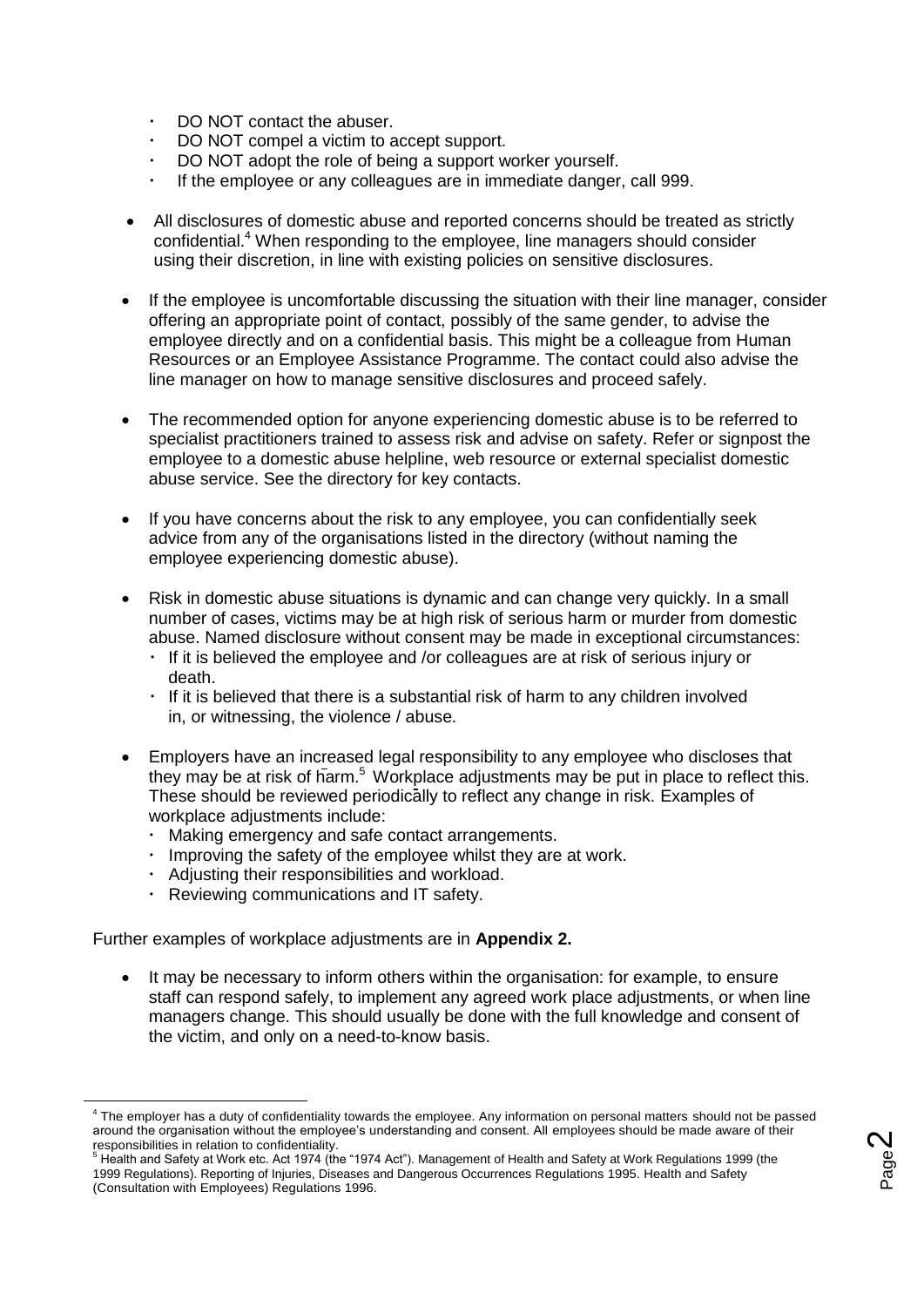### 3.Record:

- Any written record, including any agreed workplace adjustments, should be held outside of official employee records and stored securely.
- Disclosures should not impact on the employee's work record, provided their performance is maintained as agreed.
- Any decision to disclose without consent (if a colleague is at serious risk of injury or death) should be documented.
- All incidents of violence, threatening behaviour or breaches of security in the workplace should be recorded and retained for evidence purposes if required. The record must be clear, accurate and include dates, times, locations, and any witnesses. Any breaches of orders, for example, non-molestation orders should also be noted.

#### **Anne 's story**

Ann had been a senior nurse at an NHS hospital for five years and a valued member of the team. She approached her line

manager about a friend who was suffering abuse.

Her line manager had recently completed accredited domestic violence training and understood the warning signs and appropriate

business responses. She also understood that Ann was referring to herself.

By using the tools delivered in the training, Ann's manager empowered Ann to self-disclose. Ann was 8 months pregnant, her abuser was a senior barrister, there were firearms in the house and she had been threatened and choked. Ann's manager understood the real risks and was able to put simple measures in place to offer appropriate support. These included:

- Changed hours and security escort services
- Time off for court hearings and solicitor meetings
- Time off for risk assessment by a third sector domestic abuse specialist
- Further work adjustments as required.

Ann is still with the NHS hospital and has received numerous promotions. She and her son are safe and well. The employer was able to retain top talent and the employee was able to trust her employer.

This resource has been written by SafeLives with the support of the Responsibility Deal domestic violence sub group. Particular thanks to The Corporate Alliance Against Domestic Violence for the case study provided.

> P $\mathbf \sigma$ ರಾ eო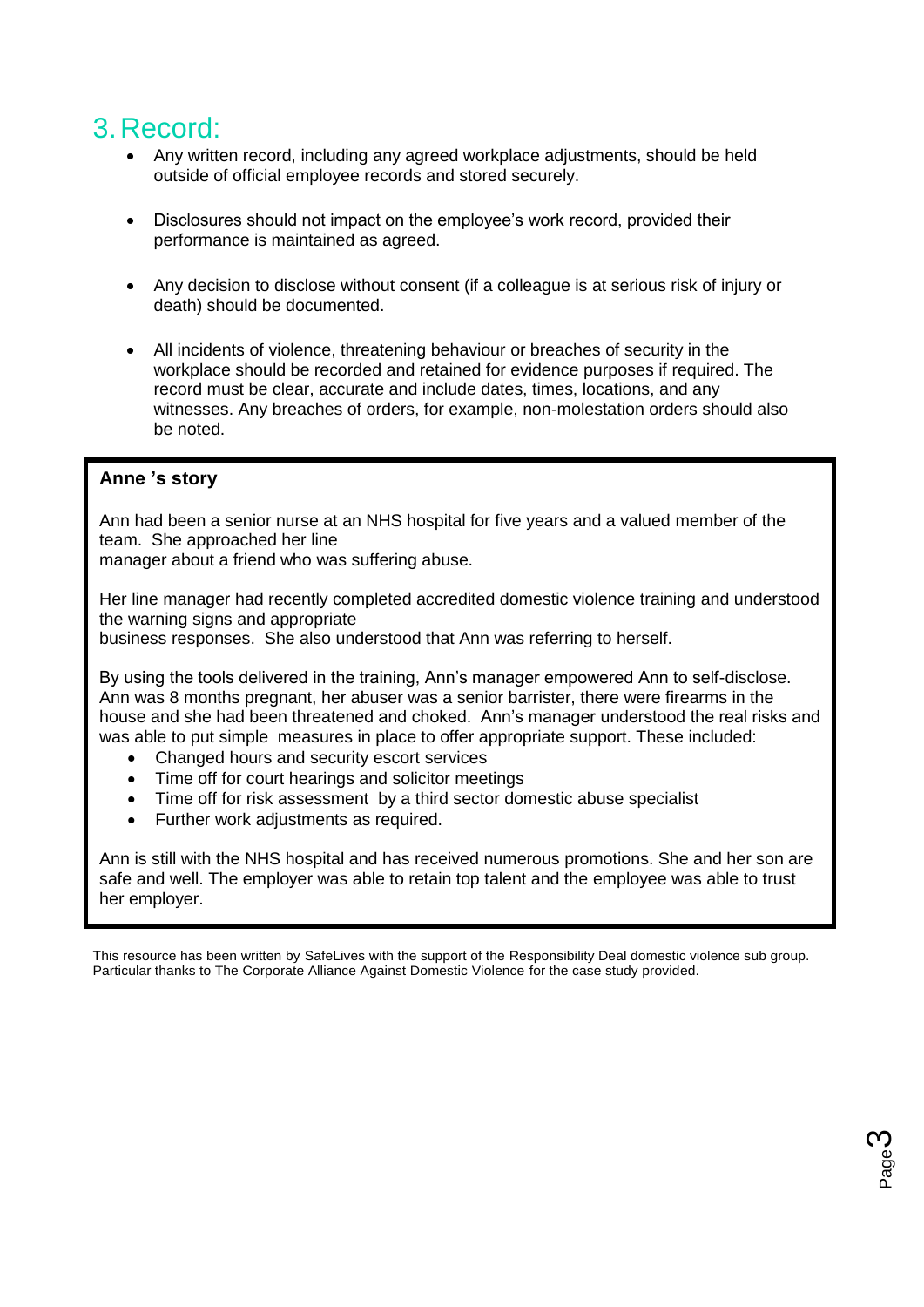## Appendix 1:

*Signs that someone might be experiencing domestic abuse (some of these signs may reflect a range of sensitive issues):*

#### **Work productivity signs:**

- Change in the person's working patterns: for example, frequent absence, lateness or needing to leave work early.
- Reduced quality and quantity of work: missing deadlines, a drop in usual performance standards.
- Change in the use of the phone/email: for example, a large number of personal calls/texts, avoiding calls or a strong reaction to calls/texts/emails.
- Spending an increased amount of hours at work for no reason.

#### **Changes in behaviour or demeanour**

- Conduct out of character with previous employment history.
- Changes in behaviour: for example, becoming very quiet, anxious, frightened, tearful, aggressive, distracted, depressed etc.
- Isolating themselves from colleagues.
- Obsession with timekeeping.
- Secretive regarding home life.
- Worried about leaving children at home with abuser.

#### **Physical signs**

- Visible bruising or single or repeated injury with unlikely explanations.
- Change in the pattern or amount of make-up used.
- Change in the manner of dress: for example, clothes that do not suit the climate which may be used to hide injuries.
- Substance use/misuse.
- Fatigue/sleep disorders.

#### **Other signs**

- Partner or ex-partner stalking employee in or around the workplace.
- Partner or ex-partner exerting unusual amount of control or demands over work schedule.
- Flowers/gifts sent to employee for no apparent reason.

P $\sigma$ ರಾ e4

• Isolation from family/friends.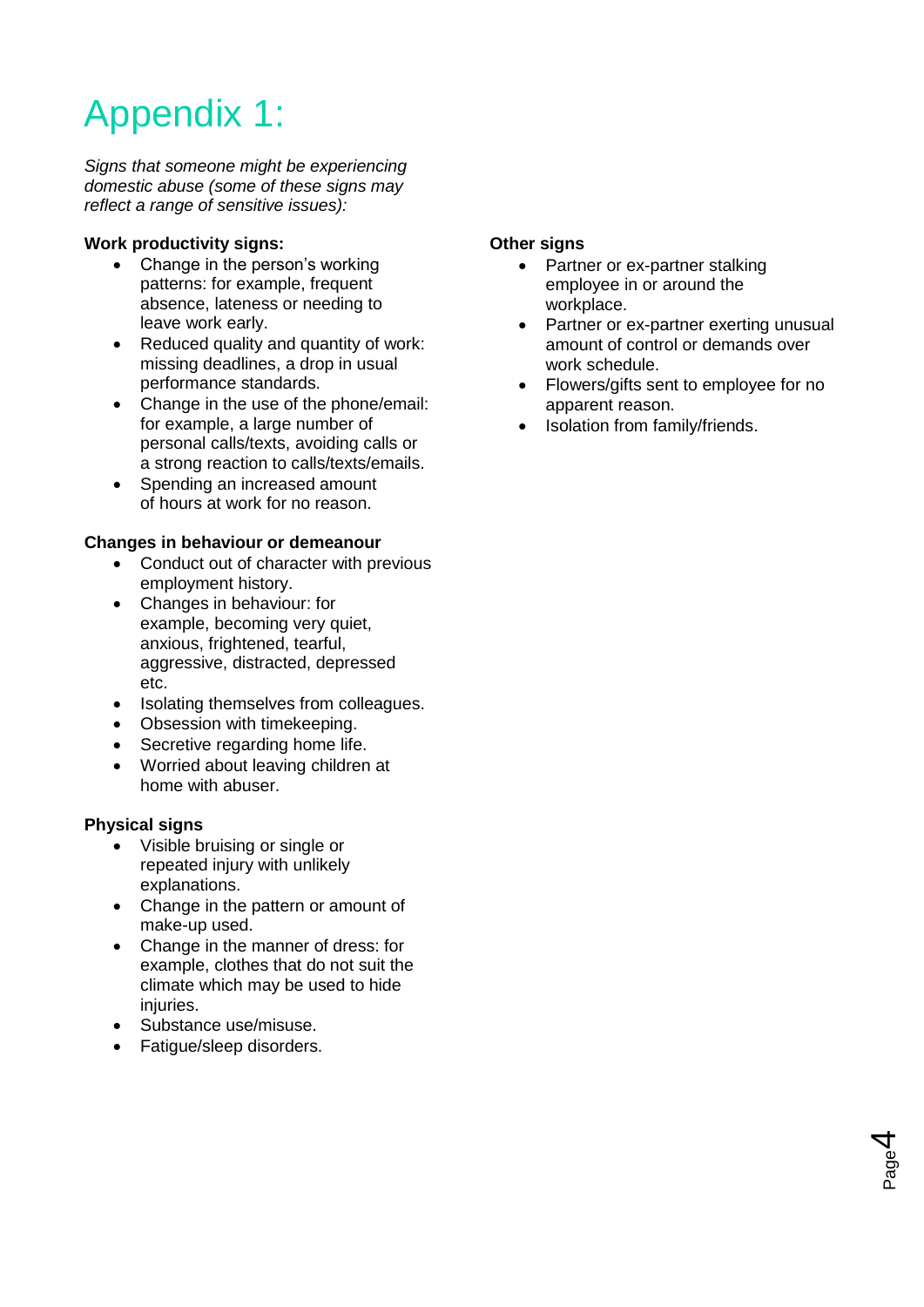## Appendix 2:

*Questions for you to consider in relation to workplace safety and examples of workplace adjustments:*

#### **Questions for the employee**

- Q Does the alleged abuser know where the employee works?
- Q Have they ever been followed on their way to/from work?
- Q Is the employee frightened of anything specific that might take place at work or to and from work?
- Q Does the abuser have their work email address and/or work telephone number?
- Q What information can be shared with the wider team or relevant staff to ensure any changes are implemented and they can deliver an appropriate response?

#### **Contact arrangements**

- Retain both a work contact and an emergency contact at home (not the abuser).
- Arrange in advance when and who to contact if an employee doesn't come into work (family member/police/neighbour etc.).
- Maintain communication with the individual during any absence, while keeping their whereabouts confidential from the abuser and other agreed persons.

#### **Safety to and from work**

- Change the route to and from work (e.g. different bus or train time).
- Change the location of where they work or consider a transfer.
- Change the start and finish time of work hours.
- Provide a security escort to and from a car / transport links.

#### **Safety while at work**

- Change the locks/codes to enter the workplace.
- Consider a personal or workstation alarm.
- Consider an alternative entrance to, or exit from the workplace.
- Consider screening access to the workplace. If possible and required, enable reception/security to identify the abuser (photo, car registration), and advise them on what to do if the abuser arrives at the workplace.

#### **Communication safety**

- Review the security of all employee records and personal information.
- Change email addresses/work phone number or divert incoming phone calls and emails.
- Issue instructions to all staff **NOT** to reveal the employee's personal details or their whereabouts to anyone, including family members.

#### **Managing responsibilities at work**

- Consider flexible working or changing work patterns.
- Adjust workload (extend deadlines, reassign responsibilities).
- Consider additional support /supervision/debriefing sessions.
- Provide special leave or time off during the day to attend appointments or court.

P $\sigma$ ರಾ e**5**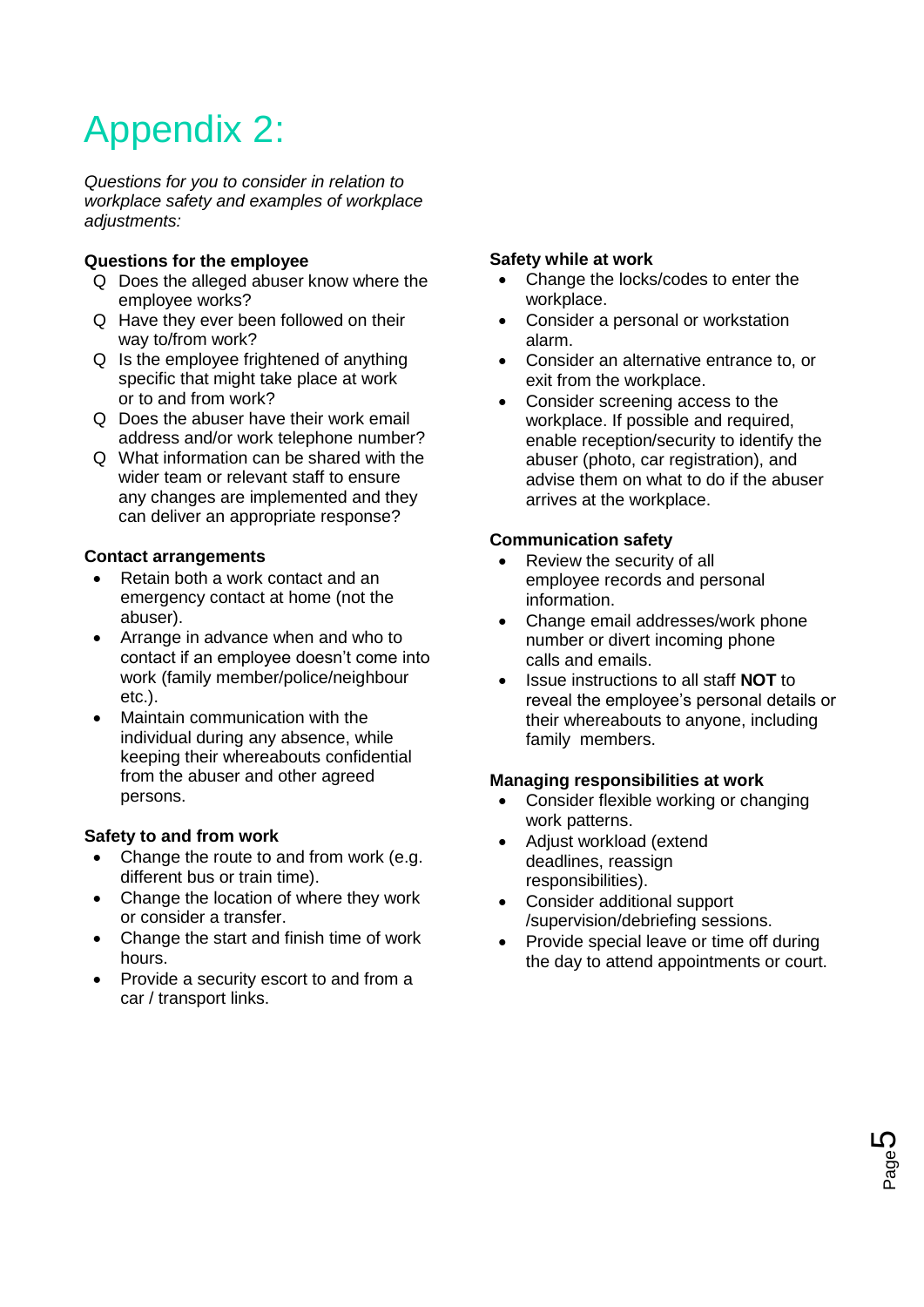### Resource: Domestic abuse services directory

| <b>Service</b>                                                                   | <b>Description</b>                                                                                                                                                                                                                                                                                                  | Contact                                                                                                             |  |
|----------------------------------------------------------------------------------|---------------------------------------------------------------------------------------------------------------------------------------------------------------------------------------------------------------------------------------------------------------------------------------------------------------------|---------------------------------------------------------------------------------------------------------------------|--|
| <b>NATIONAL SERVICES</b>                                                         |                                                                                                                                                                                                                                                                                                                     |                                                                                                                     |  |
| <b>24-hour National</b><br><b>Domestic Violence</b><br><b>Helpline Freephone</b> | A service for women experiencing domestic violence, their family, friends, colleagues and<br>others calling on their behalf. It is run in partnership between Women's Aid and Refuge.<br>Callers may first of all hear an answerphone message before speaking to a person.                                          | 0808 2000 247<br>www.nationaldomesticviolen<br>cehelpline.org.uk                                                    |  |
| <b>Men's Advice Line</b><br>Freephone                                            | A confidential helpline for all men experiencing domestic violence by a current or ex-<br>partner. Caters for all men: whether in heterosexual or same-sex relationships. Offers<br>emotional support, practical advice and information on a wide range of services for<br>further help and support.                | 0808 801 0327<br>Days and times of phone<br>support vary.<br>www.mensadviceline.org.uk                              |  |
| <b>Respect Phoneline</b><br>Freephone                                            | A confidential helpline for people who are abusive and/or violent towards their current or<br>ex-partner. Offers information and advice to support perpetrators to stop their violence and<br>change their abusive behaviours. The main focus is to increase the safety of those<br>experiencing domestic violence. | 0808 802 4040<br>Days and times of phone<br>support vary.<br>www.respectphoneline.org.u<br>$\underline{\mathbf{k}}$ |  |
| <b>Broken Rainbow</b>                                                            | National LGBT Domestic Violence Helpline providing confidential support to all members<br>of the Lesbian, Gay, Bisexual and Trans (LGBT) communities, their family and friends,<br>and agencies supporting them.                                                                                                    | 0300 999 5428<br>help@brokenrainbow.org.uk<br>www.brokenrainbow.org.uk                                              |  |
| <b>Karma Nirvana</b>                                                             | Helpline: supports victims and survivors of forced marriage and honour based abuse                                                                                                                                                                                                                                  | 0800 599 9247<br>www.karmanirvana.org.uk/                                                                           |  |
| <b>Man Kind Initiative</b>                                                       | The Man Kind Initiative is a national charity that provides help and support for male victims<br>of domestic abuse.                                                                                                                                                                                                 | www.mankind.org.uk                                                                                                  |  |
| <b>Southall Black Sisters</b>                                                    | Southall Black Sisters provide advice and information on domestic abuse, racial<br>harassment, welfare and immigration, primarily for Asian, African and African-Caribbean<br>women.                                                                                                                                | www.southallblacksisters.org<br>.uk                                                                                 |  |
| <b>Charity for Civil</b><br><b>Servants</b>                                      | The Charity for Civil Servants, providing support and advice for thousands of current,<br>former, and retired civil servants, employees of those who work in our Associated<br>Organisations, and their dependants, when they need it.                                                                              | 0800 056 2424<br>www.foryoubyyou.org.uk/hel<br>ping-you/support-and-<br>advice/domestic-abuse                       |  |